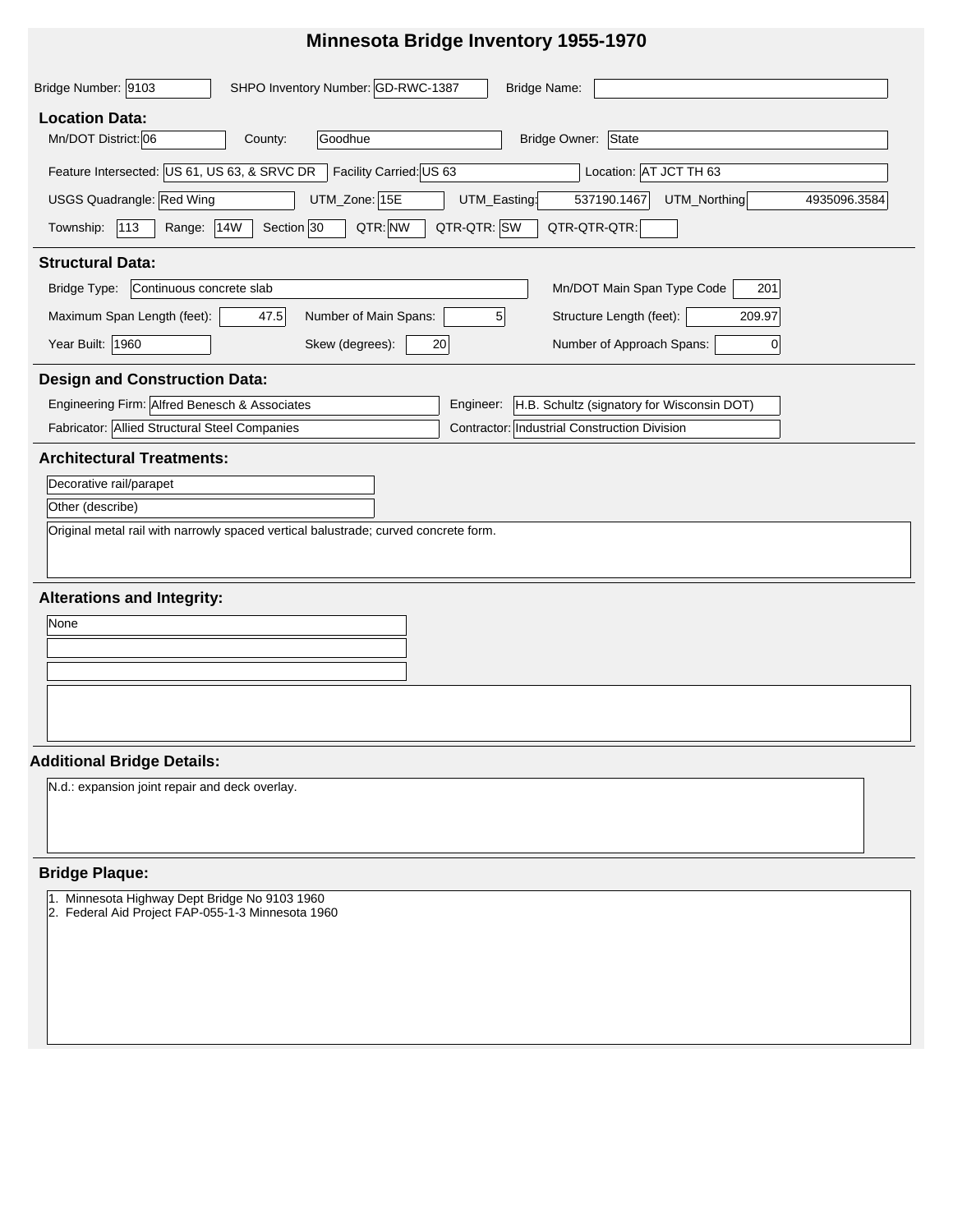## **Minnesota Bridge Inventory 1955-1970**

| Bridge Number: 9103 |                                              | SHPO Inventory Number: GD-RWC-1387 | Bridge Name:     |                          |
|---------------------|----------------------------------------------|------------------------------------|------------------|--------------------------|
|                     | Feature Intersected: US 61, US 63, & SRVC DR | Facility Carried: US 63            |                  | Location:   AT JCT TH 63 |
|                     | Bridge Type: Continuous concrete slab        |                                    | Year Built: 1960 |                          |

#### **National Register of Historic Places Evaluation:**

| Bridge 9103 is significant for demonstrating high artistic value. The presence of artistic elements such as an ornamental rail and curved<br>Statement of<br>Significance:<br>form illustrate the importance of aesthetics in the design of the bridge. Additionally, site considerations such as the proximity to downtown<br>Red Wing and approach to the Eisenhower Bridge were a factor during the design of the bridge demonstrating the importance of showing<br>harmony with the bridge's surroundings.<br>Bridge 9103 is significant for its design/construction. This continuous concrete slab structure is a horizontally curved bridge with an<br>exceptional structure length of 200 feet. The horizontal curve of 14 degrees is the greatest degree of curve for any extant bridge in<br>Minnesota from the survey period and was a design solution used to meet road alignment requirements. Additionally, it is the only curved<br>continuous concrete slab bridge in the state from the subject period. Bridge 9103 is also exceptionally long when compared to other<br>continuous concrete slabs illustrating a solution to a particular site challenge. The combination of these engineering features in Bridge 9103<br>demonstrates the complex design issues the engineers faced to meet the site challenges and road requirements for a bridge at this<br>location.<br>This bridge is individually eligible for listing in the National Register of Historic Places under Criterion C in the area of Engineering at the<br>state level of significance.<br>This bridge was also evaluated for its association with a potentially important trunk highway route during the subject period - TH 61 from St.<br>Paul to the lowa border. Further research and evaluation determined that this portion of TH 61 is not eligible under Criteria A or C for MHD's<br>efforts to upgrade roads to expressway standards in the 1955-1970 period. |                                                |  |  |  |  |  |  |  |
|----------------------------------------------------------------------------------------------------------------------------------------------------------------------------------------------------------------------------------------------------------------------------------------------------------------------------------------------------------------------------------------------------------------------------------------------------------------------------------------------------------------------------------------------------------------------------------------------------------------------------------------------------------------------------------------------------------------------------------------------------------------------------------------------------------------------------------------------------------------------------------------------------------------------------------------------------------------------------------------------------------------------------------------------------------------------------------------------------------------------------------------------------------------------------------------------------------------------------------------------------------------------------------------------------------------------------------------------------------------------------------------------------------------------------------------------------------------------------------------------------------------------------------------------------------------------------------------------------------------------------------------------------------------------------------------------------------------------------------------------------------------------------------------------------------------------------------------------------------------------------------------------------------------------------------------------------------------|------------------------------------------------|--|--|--|--|--|--|--|
| National Register Property Category: Transportation                                                                                                                                                                                                                                                                                                                                                                                                                                                                                                                                                                                                                                                                                                                                                                                                                                                                                                                                                                                                                                                                                                                                                                                                                                                                                                                                                                                                                                                                                                                                                                                                                                                                                                                                                                                                                                                                                                            | National Register Property Subcategory: Bridge |  |  |  |  |  |  |  |
| Historic Context: Urban Centers 1870-1940                                                                                                                                                                                                                                                                                                                                                                                                                                                                                                                                                                                                                                                                                                                                                                                                                                                                                                                                                                                                                                                                                                                                                                                                                                                                                                                                                                                                                                                                                                                                                                                                                                                                                                                                                                                                                                                                                                                      | Level of Significance: State                   |  |  |  |  |  |  |  |
| National Register Determination Eligible                                                                                                                                                                                                                                                                                                                                                                                                                                                                                                                                                                                                                                                                                                                                                                                                                                                                                                                                                                                                                                                                                                                                                                                                                                                                                                                                                                                                                                                                                                                                                                                                                                                                                                                                                                                                                                                                                                                       | National Register Determination Date:<br>2013  |  |  |  |  |  |  |  |
| Surveyor: Mead and Hunt, Inc.                                                                                                                                                                                                                                                                                                                                                                                                                                                                                                                                                                                                                                                                                                                                                                                                                                                                                                                                                                                                                                                                                                                                                                                                                                                                                                                                                                                                                                                                                                                                                                                                                                                                                                                                                                                                                                                                                                                                  | Date Surveyed: 2010                            |  |  |  |  |  |  |  |
| Sources: "Bridge 9103" files. Available at Minnesota Department of Transportation, St. Paul, Minn.<br>Mead & Hunt, Inc. "Minnesota Bridges: 1956-1970: Politics, Policies, Technology and Design historic context" in Minnesota Bridges, 1955-1970.<br>Prepared for Minnesota Department of Transportation. 2011.<br>-----. Evaluation Report and Historic Context, Minnesota Bridges, 1955-1970 (including Trunk Highway Evaluations). Prepared for the Minnesota<br>Department of Transportation, July 2013 (final).<br>Minnesota Department of Transportation. Bridge Inventory Database. June 2009.<br>Minnesota Department of Transportation. Bridge Inspection File Records. Located at Mn/DOT Bridge Office.<br>Parsons Brinckerhoff and Engineering and Industrial Heritage. A Context for Common Historic Bridge Types, NCHRP Project 25-25, Task 15.<br>[Washington, D.C.]: National Cooperative Highway Research Program, Transportation Research Board, October 2005.                                                                                                                                                                                                                                                                                                                                                                                                                                                                                                                                                                                                                                                                                                                                                                                                                                                                                                                                                                              |                                                |  |  |  |  |  |  |  |